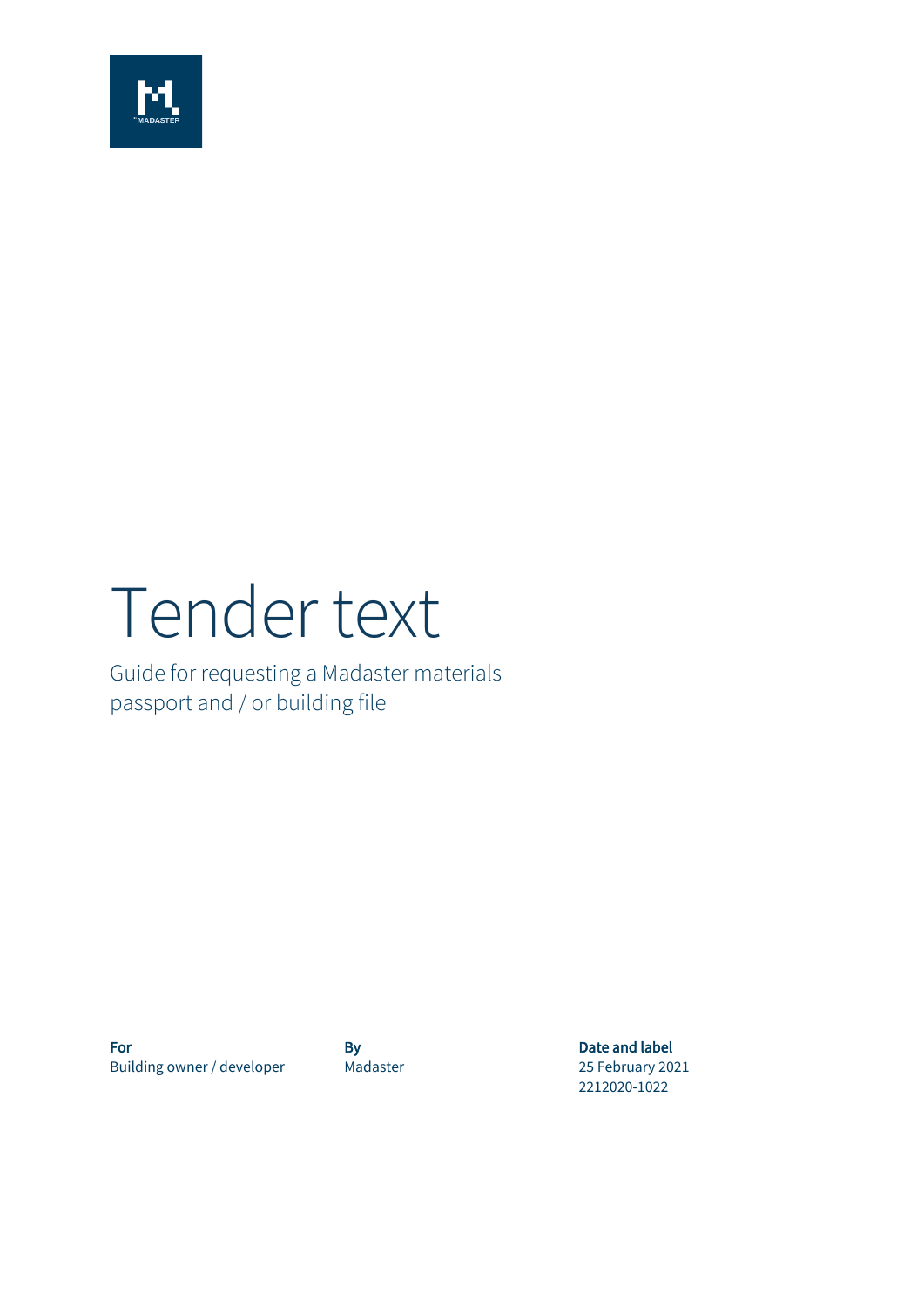# Context and content

This text is made available for building owners / developers by Madaster and serves as a guide how to include a Madaster Material Passport for a building (hereinafter Building Passport) in their tender. This document contains three elements:

Chapter 1 explains the terms used and the general process for generating a Building Passport.

Chapter 2 provides sample texts that can serve as guidelines for general parts of the tender of a Building Passport.

Chapter 3 provides sample texts that can be used to describe and specify the request of a Building passport in a process-oriented, functional and technical manner.

Together, if carried out satisfactorily, this results in a high-quality and accurate Building Passport.

For any additional information, please contact Madaster at  $info@madaster.com$  or by phone on +31 85 06 01 242. We are happy to assist you.

#### DISCLAIMER

This document and its contents have been prepared with the utmost care. However, it is not excluded that certain information is out of date, incomplete or otherwise incorrect. Madaster is not liable for any damage of any kind resulting from any use / consultation of this document and its content and / or from information obtained through this document, including but not limited to information obtained through references contained in this document and / or hyperlinks.

Madaster is not liable for any damages of any kind resulting from any use / consultation of this document and its contents and / or from information<br>obtained through this document, including but not limited to information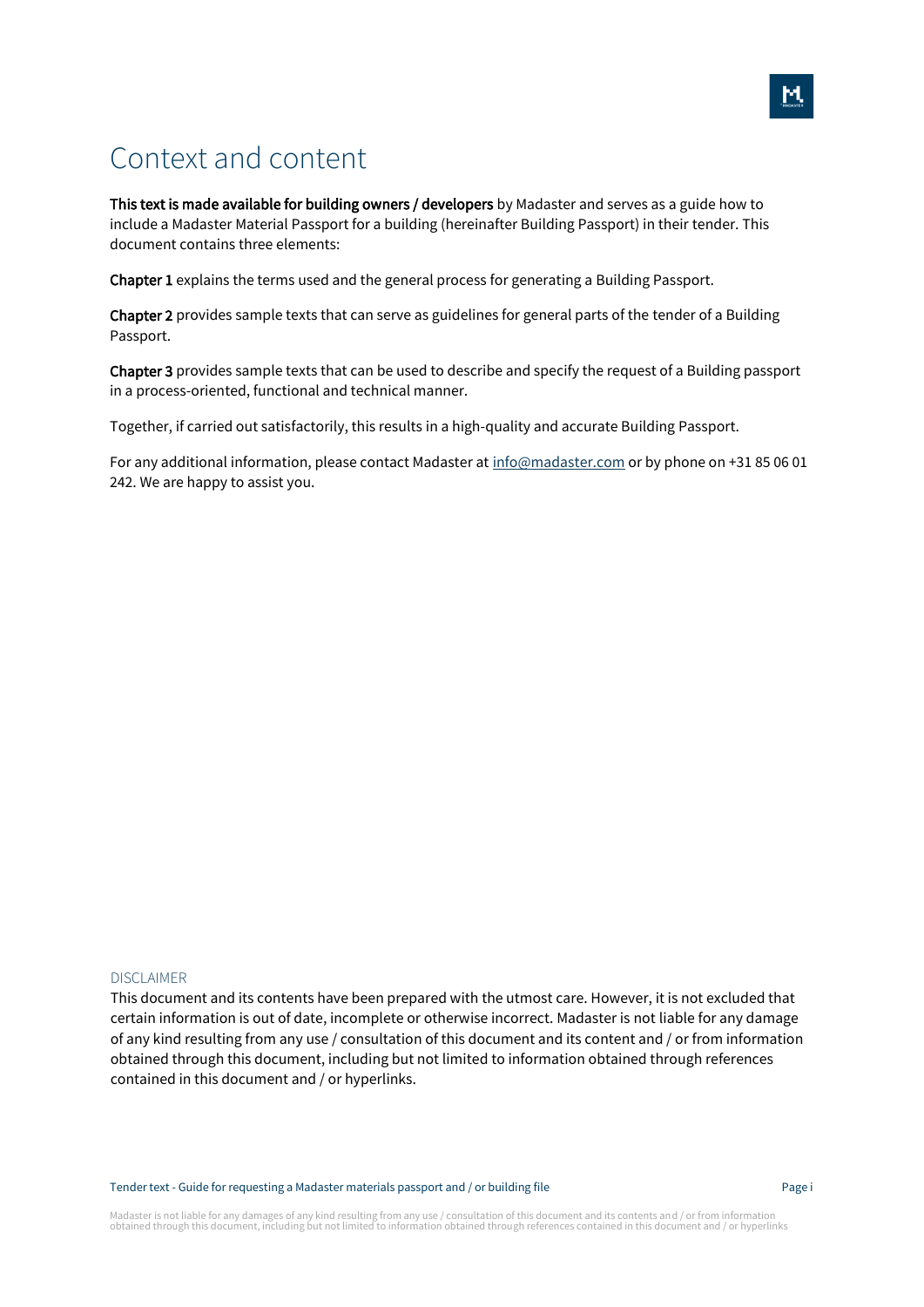# Table of content

| $\mathbf{1}$   |       |                                                                                |  |  |
|----------------|-------|--------------------------------------------------------------------------------|--|--|
|                | 1.1   |                                                                                |  |  |
|                | 1.2   |                                                                                |  |  |
|                | 1.3   |                                                                                |  |  |
|                | 1.4   |                                                                                |  |  |
|                | 1.4.1 |                                                                                |  |  |
|                | 1.4.2 |                                                                                |  |  |
|                | 1.4.3 |                                                                                |  |  |
|                | 1.4.4 |                                                                                |  |  |
|                | 1.5   |                                                                                |  |  |
| $\overline{2}$ |       |                                                                                |  |  |
|                | 2.1   |                                                                                |  |  |
|                | 2.2   |                                                                                |  |  |
| $\mathbf{3}$   |       |                                                                                |  |  |
|                | 3.1   |                                                                                |  |  |
|                | 3.1.1 |                                                                                |  |  |
|                | 3.1.2 |                                                                                |  |  |
|                | 3.2   |                                                                                |  |  |
|                | 3.2.1 |                                                                                |  |  |
|                | 3.2.2 |                                                                                |  |  |
|                | 3.2.3 |                                                                                |  |  |
|                | 3.2.4 | Requirements at level 3 (in addition to level 1 and 2) - including circularity |  |  |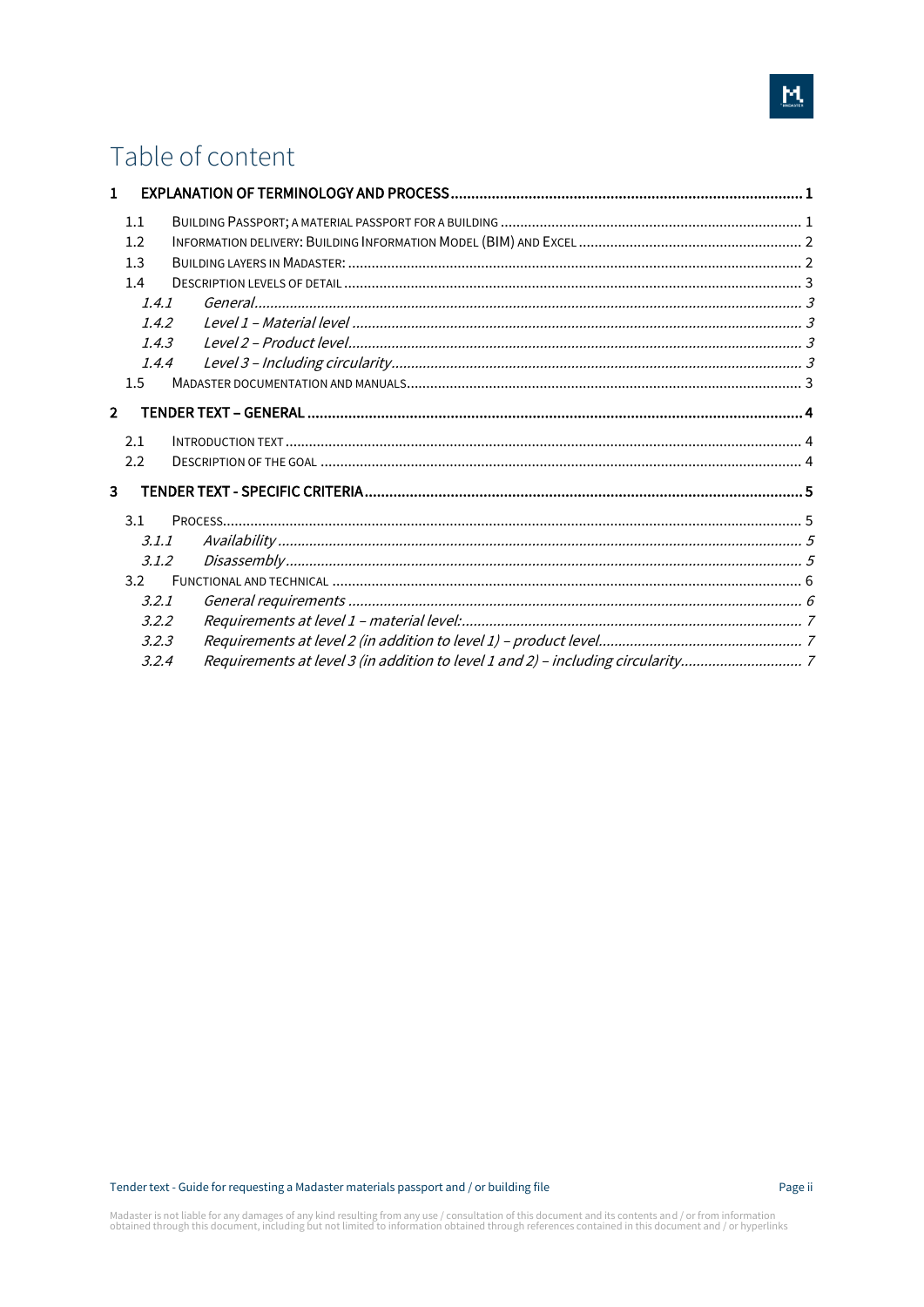# <span id="page-3-0"></span>1 Explanation of terminology and process

### <span id="page-3-1"></span>1.1 Building Passport; a material passport for a building

A Building Passport is a materials passport for a building and forms a digital representation ('twin') of the specific building, with a focus on the materials and products used. The completeness and accuracy of this Building Passport is determined by the availability and quality of building information (source files).

- a. For new buildings, more and more information is recorded in BIM models. This form of recording offers the most advantages with regard to the successful and accurate preparation of a Building Passport in the Madaster Platform.
- b. For existing buildings, drawings and possible specifications are the norm. These can be translated (possibly by specialized market parties) into BIM models, or processed in an Excel template <sup>1</sup>in order to prepare a Building passport in the Madaster Platform.

### New building

In a new-build situation, a Building Passport is created by the design team, after which the contractor and suppliers further enrich the building information into a so-called "As-Built" BIM model<sup>2</sup>. The Building passport can then be delivered upon delivery of the building to the building owner / developer.

### Existing building

Within an existing building (for example in a renovation project) the same aforementioned "As-Built" BIM model is the desired goal. In addition, the building owner / developer can decide that the current situation must first be mapped before starting the project. This means that the elements present in the existing situation are inventoried (quantitative and qualitative) so that before the start of the project it can be determined:

- a. to what extent reuse of these elements in the project is desirable / necessary and;
- b. to what extent new products and materials must be supplied.

This total inventory of both to be reused and to be supplied products and materials subsequently results in the Building Passport of the new situation and in this case contains information about the products and materials that have been reused and newly supplied.

In projects, the building owner / developer will not always aim for the "As-Built" BIM model. An alternative can then be found in the use of the Madaster Excel template. This alternative solution requires (compared to the as-built variant) a reduced effort and knowledge of materials used in the building.

Tender text - Guide for requesting a Madaster materials passport and / or building file Page 1

 $1$  When Excel is used as a source file, no 3D representation of the building can be generated on the Madaster platform.

 $^2$  An "As-Built" BIM model shows how the building was effectively realized. This as-built model contains an updated and accurate representation of the actual situation. Temporary information is deleted and all elements contain verified information. The desired level of detail for this is determined per project. The as-built plans can be derived from this model.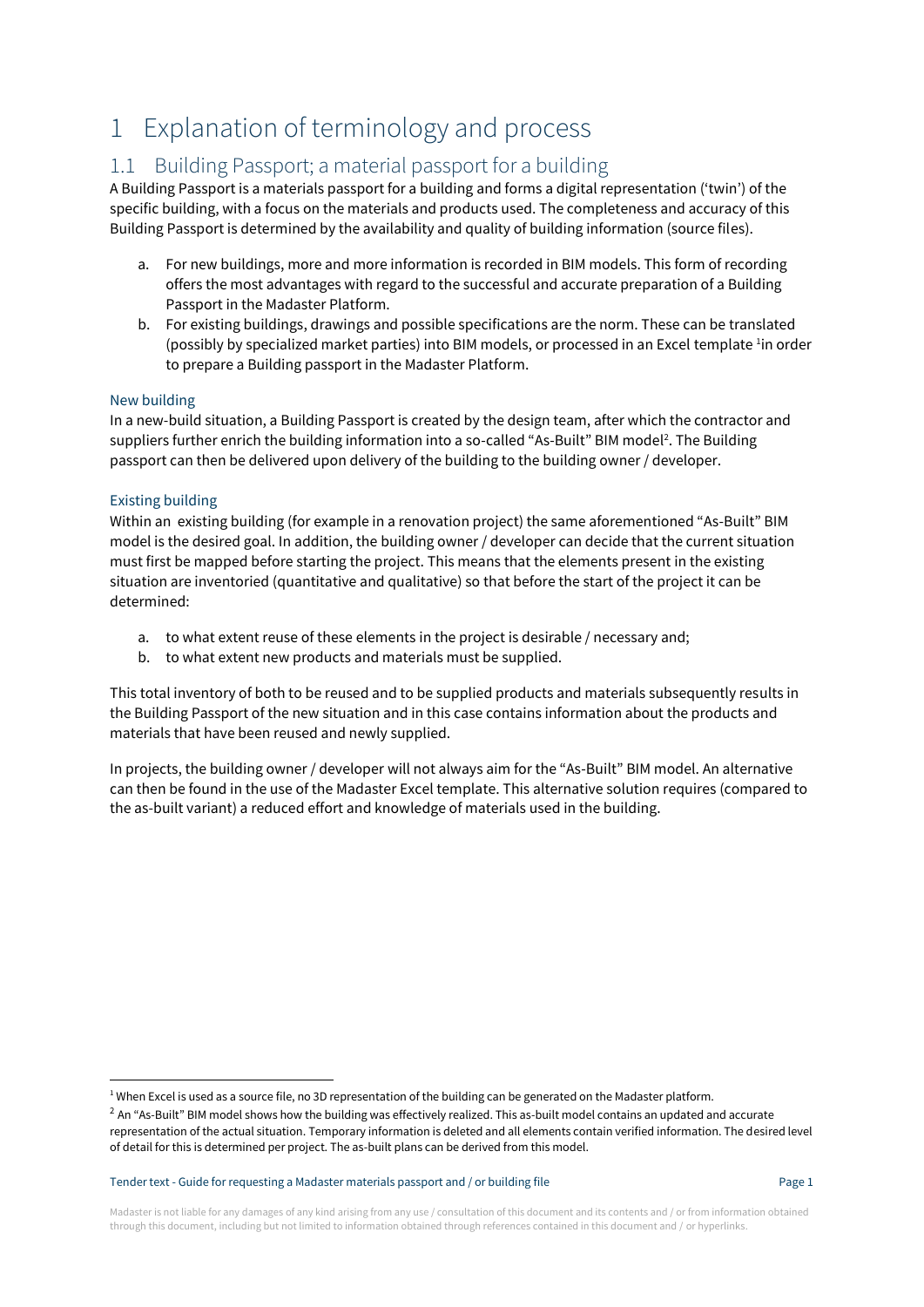# <span id="page-4-0"></span>1.2 Information delivery: Building Information Model (BIM) and Excel

The building information with regard to the materials and products used in the building is preferably linked to a BIM model. In practice, this can be multiple BIM models, where (for example) a distinction is made between the construction, the architectural model, the installation and the interior. The combination of these models ultimately forms the basis for the Building Passport of the relevant building.

Upon delivery of the project, the BIM models must contain the as-built information. This promotes the use and keeping the models up-to-date during operation (maintenance, changes).

A BIM model can be developed in different levels of detail. This is expressed in a standard, being: Levels of Detail (LOD). Madaster requires at least an LOD 300.



Image 1: levels of detail

The building owner / developer may consider not using BIM / IFC as the standard for the source information in the tender. Alternatively, there can be asked to record in Excel. In some cases, this form can be less labourintensive and (provided the Madaster Excel template is used) provides largely the same functionalities in the Madaster platform. The difference between IFC and Excel lies in the fact that the building cannot be displayed in a 3D model on the Madaster platform.

### <span id="page-4-1"></span>1.3 Building layers in Madaster:

Materials and products used in a building are categorized in the Madaster Platform and assigned to various building layers. This indicates the location of the materials and products in the building. In addition to architectural and constructional elements, Madaster also has the option of classifying technical installations, interiors and elements in the vicinity of the building (such as pavements, etc.). Depending on the building owner / developer's objectives, it is determined from which building layers a materials passport is expected, which ultimately results in one Building Passport.



Image 2: building layers in Madaster

#### Tender text - Guide for requesting a Madaster materials passport and / or building file Page 2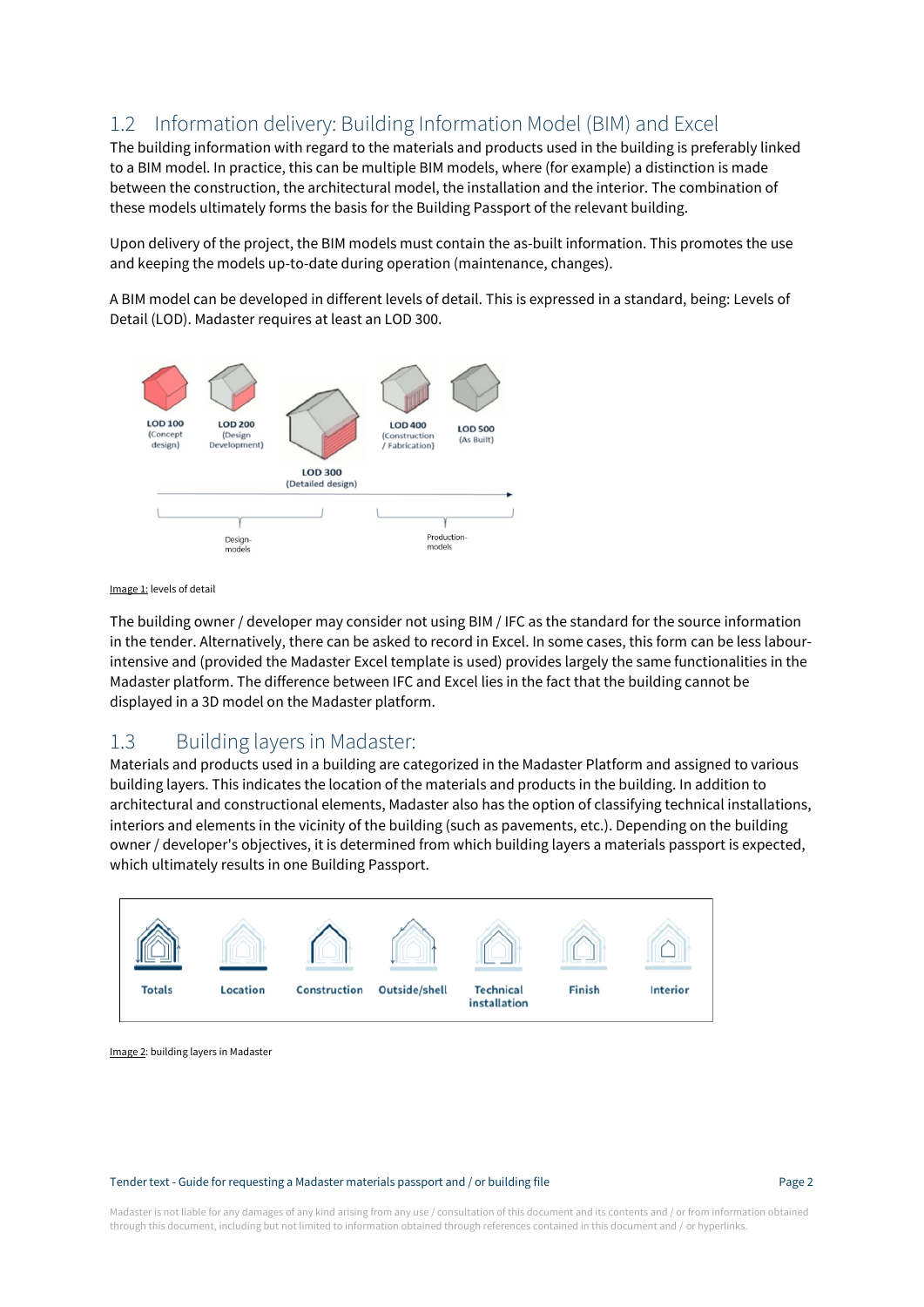### <span id="page-5-0"></span>1.4 Description levels of detail

To register a new or existing building in Madaster, information (data) is required from this building. The more extensive this data is available (input), the more detailed the report (output) is shown in the Madaster platform and specifically in the Building Passport. It is therefore recommended to determine the purpose and the level of detail of the Building Passport before requesting data.

### <span id="page-5-1"></span>1.4.1 General

A Building Passport in Madaster can be requested or elaborated on three levels, with the higher level always building on the directly underlying level. There is always the option to "step in" at a specific level and then move on to the next level at a later time. These three levels are explained in the following sections.

### <span id="page-5-2"></span>1.4.2 Level 1 – Material level

At this level, the Building Passport aims to reflect the materials used in a building and as such provides insight into the quantities of materials used, where these materials are located in the building and what its financial (residual) value is. At this level, no insight is obtained into the products used in the building and their underlying circular properties (degree of reuse, recycling, disassembly, etc.). As a result, insufficient insight can be given at this level into the circularity score of the building (Madaster Circularity Index).

### <span id="page-5-3"></span>1.4.3 Level 2 – Product level

At this level, the purpose of the Building Passport is, in addition to the materials used, also to provide insight into products (incl. their material composition) that are incorporated in the building and the location (building layer) where these products are located in the building. In Madaster a distinction can be made between 4 different types of products (volume, area, length & quantity products). Based on this additional perspective, the Building Passport makes it clearer which products have been used in the building (including numbers) and, in contrast to materials, these can potentially be "reused" at a higher level. Despite the fact that the basis is formed at level 2, insufficient insight is obtained at this level into the degree of circularity of the building, because the circular properties of the materials and products used are still largely lacking.

### <span id="page-5-4"></span>1.4.4 Level 3 – Including circularity

At this level, the purpose of the Building Passport is, in addition to displaying the materials and products used, also to gain insight into the degree of circularity of a building through the Madaster Circularity Index. This score is made transparent by enriching the materials and products with circular data (degree of reuse, recycling, disassembly, etc.). This is the most detailed version of the Building Passport in Madaster.

### <span id="page-5-5"></span>1.5 Madaster documentation and manuals

Madaster offers various additional documents through its platform that are related to drawing up a Building Passport and working with the Madaster platform. For an overview of this information, please refer to the Documentation, FAQ and API section of the Madaster platform which can be reached (freely accessible) at [https://docs.madaster.com/.](https://docs.madaster.com/)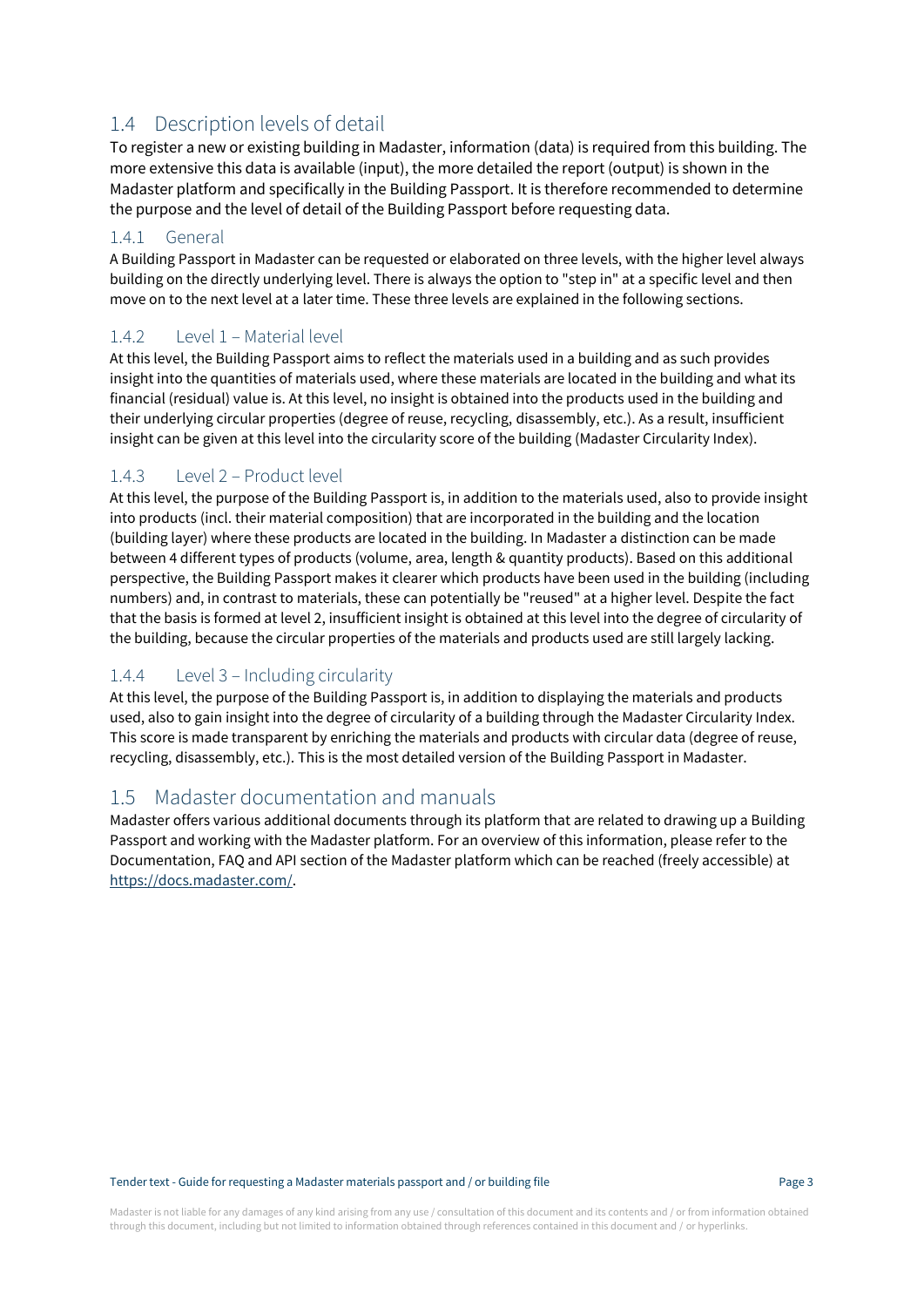# <span id="page-6-0"></span>2 Tender text – general

The tender text is divided into a number of segments. For the successful preparation and delivery of a Building Passport by means of the Madaster Platform by the contractor, at least the segments indicated under Chapter 3 must be included in the tender. The segments under sections 2.1 and 2.2 provide additional guidance that the building owner / developer can draw from when drawing up the tender.

Chapter 1 provides an explanation of terms used and process descriptions that may be used to clarify certain parts.

### <span id="page-6-1"></span>2.1 Introduction text

As part of this call for tender, [Building owner / developer] requests the Contractor to provide a Building Passport in the form of a Madaster registration. This Building Passport must contain at least [determine range between 90 - 100%] of the materials and products of [the building]. With the Building Passport [Building owner / developer] wants to guarantee the reuse of the materials and products, make the residual value transparent and prevent waste in a broad sense.

# <span id="page-6-2"></span>2.2 Description of the goal

The Building Passport serves to facilitate the reuse of materials and products in order to minimize the impact on the environment, the stock of materials and the loss of the value created. [Building owner / developer] uses the Building Passport so that:

- A. Information about the materials and products used in [the building] are available to relevant stakeholders and individuals;
- B. This information can be kept up-to-date after maintenance, mutations and replacements during the use phase;
- C. By the building owner and / or manager and / or the parties who carry out work in [the building] on behalf of (one of) these parties;
- D. Or be otherwise responsible for keeping the information about [the building] up to date.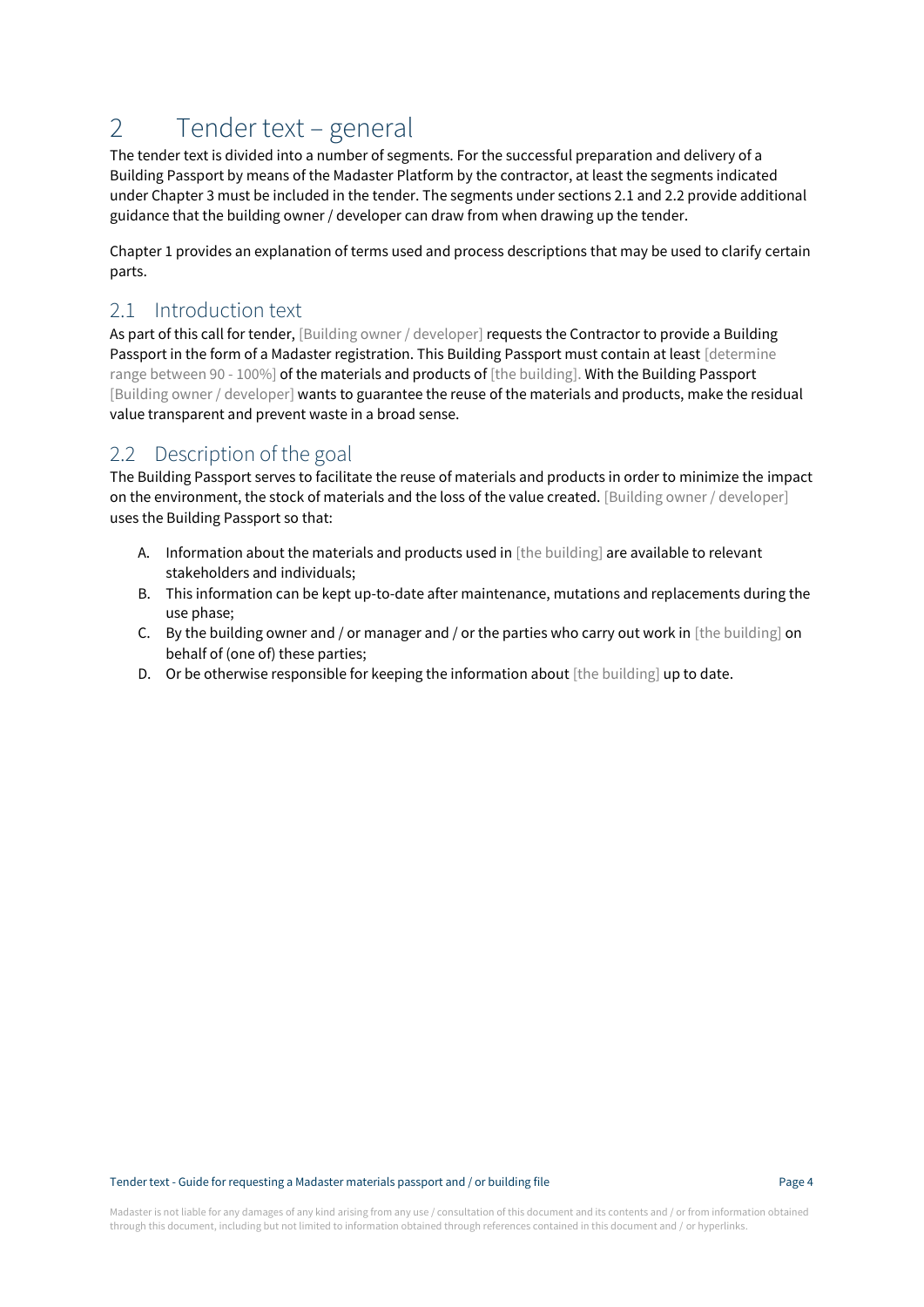# <span id="page-7-0"></span>3 Tender text - Specific criteria

Explanation: In this chapter, sample texts are made available that the building owner / developer can include in the tender as specific requirements and / or conditions. A distinction is made between process-related aspects and functional and technical requirements. Together, if satisfactorily completed, they lead to a highquality and accurate Building Passport.

### <span id="page-7-1"></span>3.1 Process

### <span id="page-7-2"></span>3.1.1 Availability

- 1. The Contractor draws up a digital Building Passport of the building, which is kept and made clear during the design phase, the work preparation and implementation phase and is delivered on the Madaster Platform to [Building owner / developer] in the account of [Building owner / developer] upon completion of the project.
- 2. The Building Passport is set up in accordance with the options in section 3.2. and provides, upon delivery, insight into at least [determine range between 90 - 100%] of the materials (and products) used in the building.
- 3. A written and oral explanation and instruction to the building owner and manager about the Building Passport and its use within the Madaster platform is part of the Contractor's obligations. The Contractor must also be available for any additional explanation and / or answering questions during the first year after delivery of the building.

### <span id="page-7-3"></span>3.1.2 Disassembly

- 1. The contractor will elaborate the way in which the building can be dismantled (and demolished for specific parts) in the form of a guideline / specifications and will be delivered to [Building owner / developer].
- 2. The disassembly of products is recorded by the Contractor in the Building Passport. This gives the Contractor insight into the way in which disassembly can take place in the future.
- 3. The relevant dismantling guidelines will be provided by the Contractor as part of the project to [Building owner / developer] upon delivery of the building as part of the Building File on the Madaster platform.

#### Tender text - Guide for requesting a Madaster materials passport and / or building file Page 5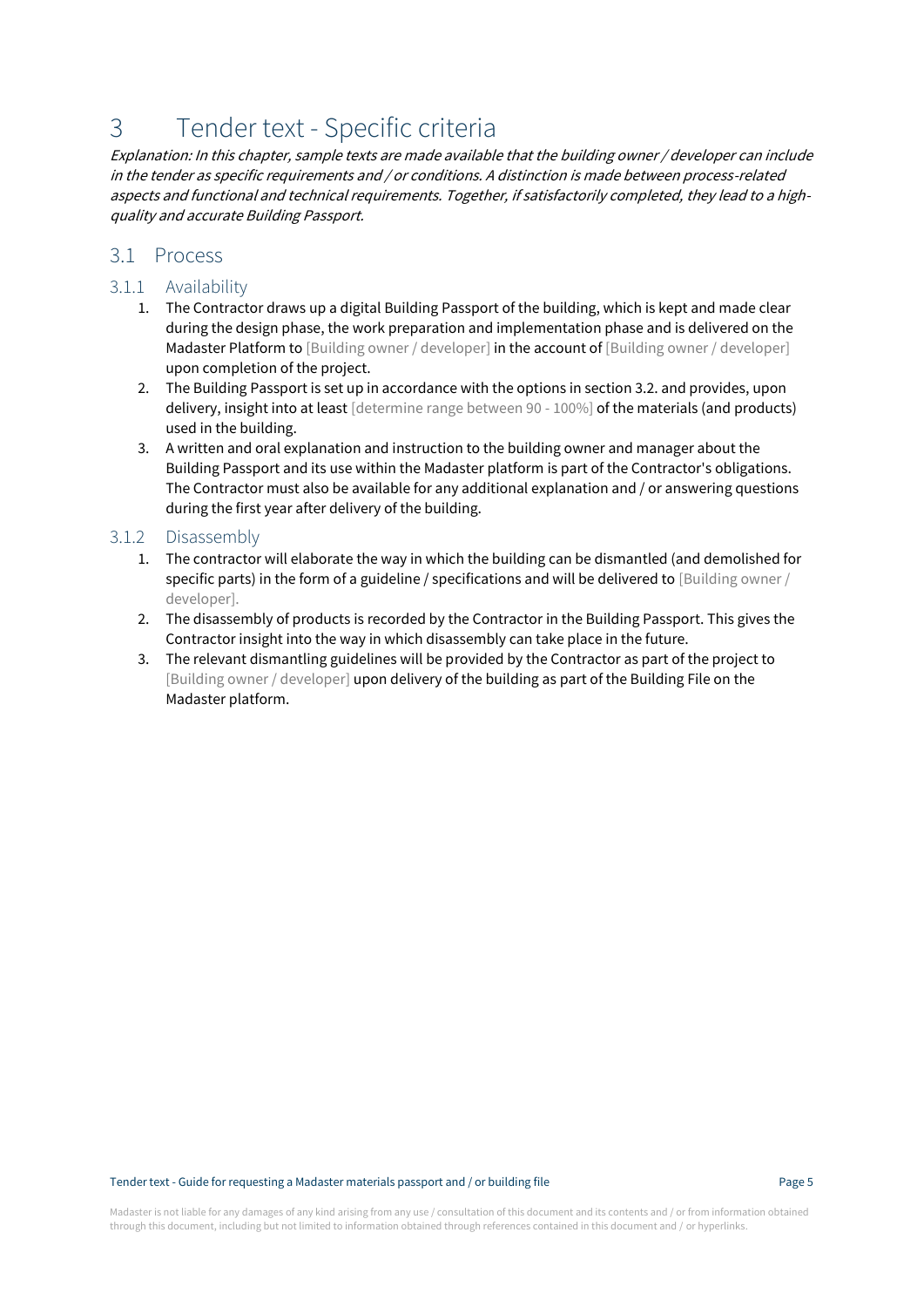# <span id="page-8-0"></span>3.2 Functional and technical

Explanation: The Building Passport can be delivered at different levels of detail. If desired, this can also be requested at different levels per building layer. The levels of detail are explained in more detail in chapter 1.4. The functional and technical specifications for each level of detail are described in the following sections. The building owner/developer selects the desired level of detail and source file per building layer in which the contractor must deliver the building passport.

|               |                                    | To be delivered level of detail |               |                       |
|---------------|------------------------------------|---------------------------------|---------------|-----------------------|
| <b>Select</b> | <b>Building layer</b>              | Level 1                         | Level 2       | Level 3               |
|               |                                    | Material level                  | Product level | Including circularity |
|               | Location (Site)                    |                                 |               |                       |
|               | Construction (Structure)           |                                 |               |                       |
|               | Outside/shell (Skin)               |                                 |               |                       |
|               | Technical installations (Services) |                                 |               |                       |
|               | Finish (Space plan)                |                                 |               |                       |
|               | Interior (Stuff)                   |                                 |               |                       |

The Building Passport is delivered in the following level of detail per building layer:

The following types of source files are supplied for the building passport: (The building owner / developer may also leave the decision on this to the Contractor).

|               |                                | Madaster source file |                       |  |  |
|---------------|--------------------------------|----------------------|-----------------------|--|--|
| <b>Select</b> | <b>Building layer</b>          | <b>BIM-/IFC-File</b> | <b>Excel template</b> |  |  |
|               | Location (Site)                |                      |                       |  |  |
|               | Construction (Structure)       |                      |                       |  |  |
|               | Outside/shell (Skin)           |                      |                       |  |  |
|               | <b>Technical installations</b> |                      |                       |  |  |
|               | (Services)                     |                      |                       |  |  |
|               | Finish (Space plan)            |                      |                       |  |  |
|               | Interior (Stuff)               |                      |                       |  |  |

### <span id="page-8-1"></span>3.2.1 General requirements

- 1. The Building Passport is set up using and fitting into the structure of the Madaster platform.
- 2. The Building Passport must contain at least [determine range between 90 100%] of the elements and components "As Built", fully corresponding to the actual situation (for both existing 3 and maintained elements and newly realized elements).
- 3. The Building Dossier must be supplied by the Contractor as completely as possible <sup>4</sup>upon delivery: product sheets, certifications, ownership / lease agreements, warranty documents, maintenance instructions, user manuals, assembly and disassembly manuals and all other relevant documentation that is available, will be made available to [Building owner / developer] from the Building File in Madaster.

 $^3$  Existing elements: it must be determined in consultation with the client whether destructive research is desirable or necessary.

<sup>&</sup>lt;sup>4</sup> As complete as possible: the contractor demonstrates if the relevant documents are not available from the supplier.

Tender text - Guide for requesting a Madaster materials passport and / or building file Page 6

Madaster is not liable for any damages of any kind arising from any use / consultation of this document and its contents and / or from information obtained through this document, including but not limited to information obtained through references contained in this document and / or hyperlinks.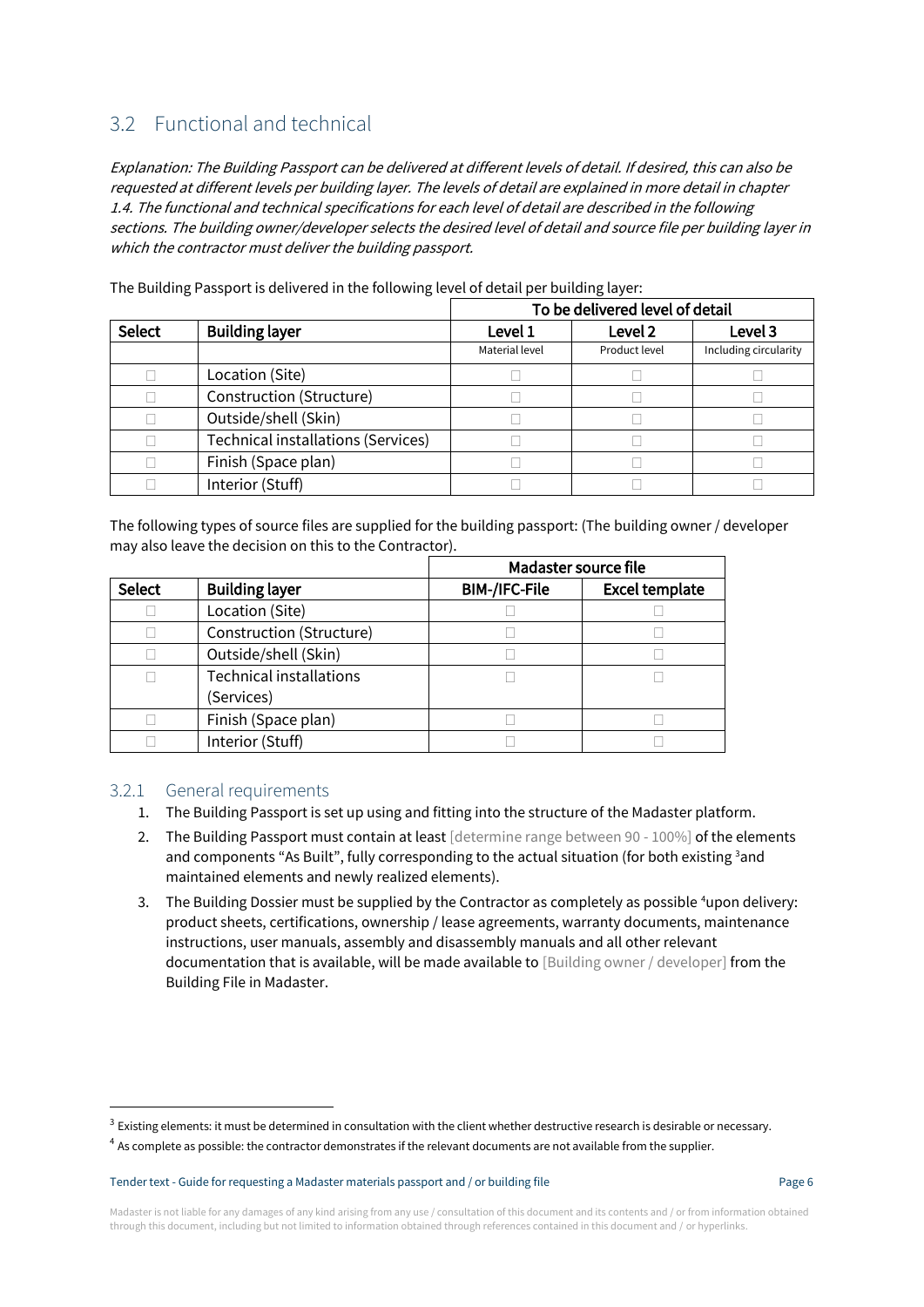### <span id="page-9-0"></span>3.2.2 Requirements at level 1 – material level:

- 1. The source files of the building to be registered in Madaster must be realized by the Contractor (and / or its partners) for each building layer, based on BIM / IFC, in the IFC file format at a minimum of LOD level 300 and delivered in accordance with BIM Basic IDM. When Excel-based registration is used, Madaster's Excel Template should be used.
- 2. [Building owner / developer] expects that at least [determine range between 90 100%] of the elements in the source files to be delivered (IFC and / or Excel template) contain the following data:
	- a. NI-SfB or Omniclass encoding<sup>5</sup>;
	- b. Material assignment / description;
	- c. Geometric data:
		- i. Quantity of the element (unit of quantity e.g. m, m2, m3);
		- ii. Quantity of the element in m3 and kg and% relative to the total volume;
		- iii. BIM model: export of so-called "Base quantities" in the IFC.
- <span id="page-9-3"></span>3. IFC file or the Excel template contains a material description for at least [determine range between 90 - 100%] of the elements, which is correctly linked to:
	- a. [Materials and products in a Madaster database or;](https://docs.madaster.com/files/Madaster%20Materiaal%20Lijst%202019%20NL%20UK.xlsx)
	- b. the [Building owner / developer]'s own account or contractor's database in Madaster<sup>6</sup>, or
	- c. product databases linked to Madaster.

### <span id="page-9-1"></span>3.2.3 Requirements at level 2 (in addition to level 1) – product level

- 1. Overview of at least [determine range between 90 100%] of the products used in the building, with at least the following specifications of each product:
	- a. Product name;
	- b. Product code (EAN or GTIN, etc.) (if available);
	- c. Product type (quantity, volume, area, length product);
	- d. Specific weight / volume;
	- e. Material composition;
	- f. Search criteria.
- 2. These products are entered and made available in the account database of the building owner / developer or contractor<sup>6</sup>[.](#page-9-3)
- 3. The IFC file or the Excel template from Madaster contains for a minimum [determine range between
	- 90 100%] of the elements a material or product description that is correctly linked to:
		- a. [Materials and products in a Madaster database or;](https://docs.madaster.com/files/Madaster%20Materiaal%20Lijst%202019%20NL%20UK.xlsx)
		- b. the [Building owner / developer]'s own account or contractor's database in Madaster<sup>6</sup>[,](#page-9-3) or
		- c. Product databases linked to Madaster.

### <span id="page-9-2"></span>3.2.4 Requirements at level 3 (in addition to level 1 and 2) – including circularity

- 1. Overview of at least [determine range between 90 100%] of the materials and products used in the building, including at least the following specifications of each material and product:
	- a. Circular material and product properties in%:
		- i. recycled material in the production phase of the product;
		- ii. recycled material in the production phase of the product;
		- iii. material from "rapidly renewable sources" in the product's production phase;
		- iv. newly produced material in the production phase of the product;
		- v. functional life cycle (in years)
		- vi. technical life cycle (in years)

#### Tender text - Guide for requesting a Madaster materials passport and / or building file Page 7

<sup>5</sup> Madaster supports a variety of encoding, specific for each country.

<sup>&</sup>lt;sup>6</sup> If this concerns the Contractor's own product database, this must be available to the Client via the Madaster platform.